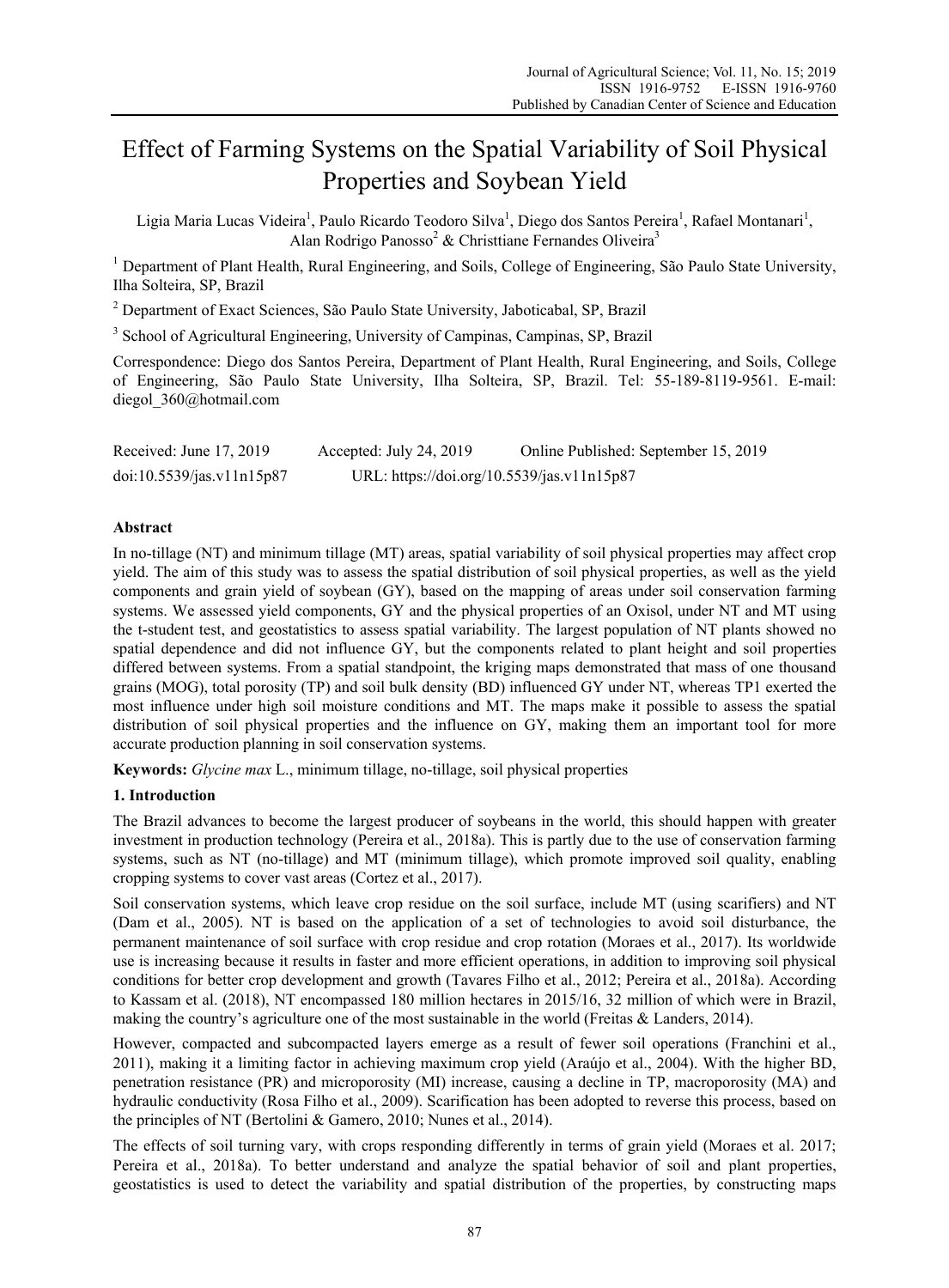considering the position of the sample, generated according to interpolated data (Aubert et al., 2012; Alves et al., 2014; Betzek et al., 2017; Cortez et al., 2018). Their use is important in selecting production processes to increase agricultural profits with minimal environmental impact by adapting soil management to variable field conditions (Bottega et al., 2017). In this respect, our aim was to assess the spatial distribution of yield components, GY and soil physical properties by mapping of soybean crop areas, under NT and MT.

#### 2. Method

#### 2.1 Experimental Area

The study was conducted in 2015/2016 in an experimental area belonging to São Paulo State University (UNESP), at the School of Natural Sciences and Engineering of Ilha Solteira, São Paulo state, located in the city of Selvíria-MS (Brazil), at coordinates 20°20′ S and 51°24′ W, and average altitude of 344 m. The climate in the region is Aw, according to Köppen's classification, characterized as tropical wet-dry, with a rainy season in the summer and dry season in the winter, average annual rainfall of 1,300 mm and temperature of 23.7 °C. Figure 1 presents the monthly temperature, humidity and rainfall during the experiment.



Figure 1. Rainfall (mm), minimum, maximum and mean temperature ( $\degree$ C) during the 2015/2016 growing season

The soil in the area is classified as Latossolo Vermelho distrófico, Brazilian classification (Santos et al., 2013), corresponding clayey dystrophic Oxisol with granulometry averaging 440 g kg<sup>-1</sup>, 165 g kg<sup>-1</sup> and 395 g kg<sup>-1</sup> for clay, silt and sand, respectively. Before the experiment, the soil exhibited the following chemical characteristics: phosphorous ( $P_{resin}$ ): 31 mg dm<sup>-3</sup> and 20 mg dm<sup>-3</sup>; organic matter (OM): 27 g dm<sup>-3</sup> and 19 g dm<sup>-3</sup>, pH (CaCl<sub>2</sub>): 5.1 and 4.7, potassium (K): 5 mmol<sub>c</sub> dm<sup>-3</sup> and 2.4 mmol<sub>c</sub> dm<sup>-3</sup>, calcium (Ca): 27 mmol<sub>c</sub> dm<sup>-3</sup> and 10 mmol<sub>c</sub> dm<sup>-3</sup>, magnesium (Mg): 20 mmolc dm<sup>-3</sup> and 10 mmol<sub>c</sub> dm<sup>-3</sup>, aluminum (Al): 0 mmolc dm<sup>-3</sup> and 4 mmolc dm<sup>-3</sup>, H+Al: 38 mmolc dm<sup>-3</sup> and 42 mmolc dm<sup>-3</sup>, SB: 52.8 mmolc dm<sup>-3</sup> and 28.4 mmolc dm<sup>-3</sup>, CTC: 90 mmolc dm<sup>-3</sup> and 70.4 mmole  $dm^{-3}$ , V: 58% and 40%. Chemical analysis and fertilization were carried out according to Raij (2011) and Cantarella et al. (1997). Thus, with a view to increasing base saturation, 2.08 t ha<sup>-1</sup> of lime were applied to the area, with CaO: 28.0% and MgO: 20.0%.

#### 2.2 History of the Area

Before conducting the experiment, the 6,400  $m<sup>2</sup>$  area, which undergoes center pivot irrigation, was used for annual crops until 1987. In 1998 and 2003, the soil was prepared using conventional tillage (plowing). In the other years, the crops were planted under NT until 2010. In 2011/2012, the area was used to plant corn for silage, together with Urochloa brizantha and Megathyrsus maximum. From 2012/2013 onward, corn in summer and bean in winter were the last successor crops in the area before the experiment. In September 2015, millet (Pennisetum glaucum L.), cultivar BRS 1501, was planted and dessicated with glyphosate 40 days after planting [ $1,440$  g ha<sup>-1</sup> of the active ingredient (i.a.)].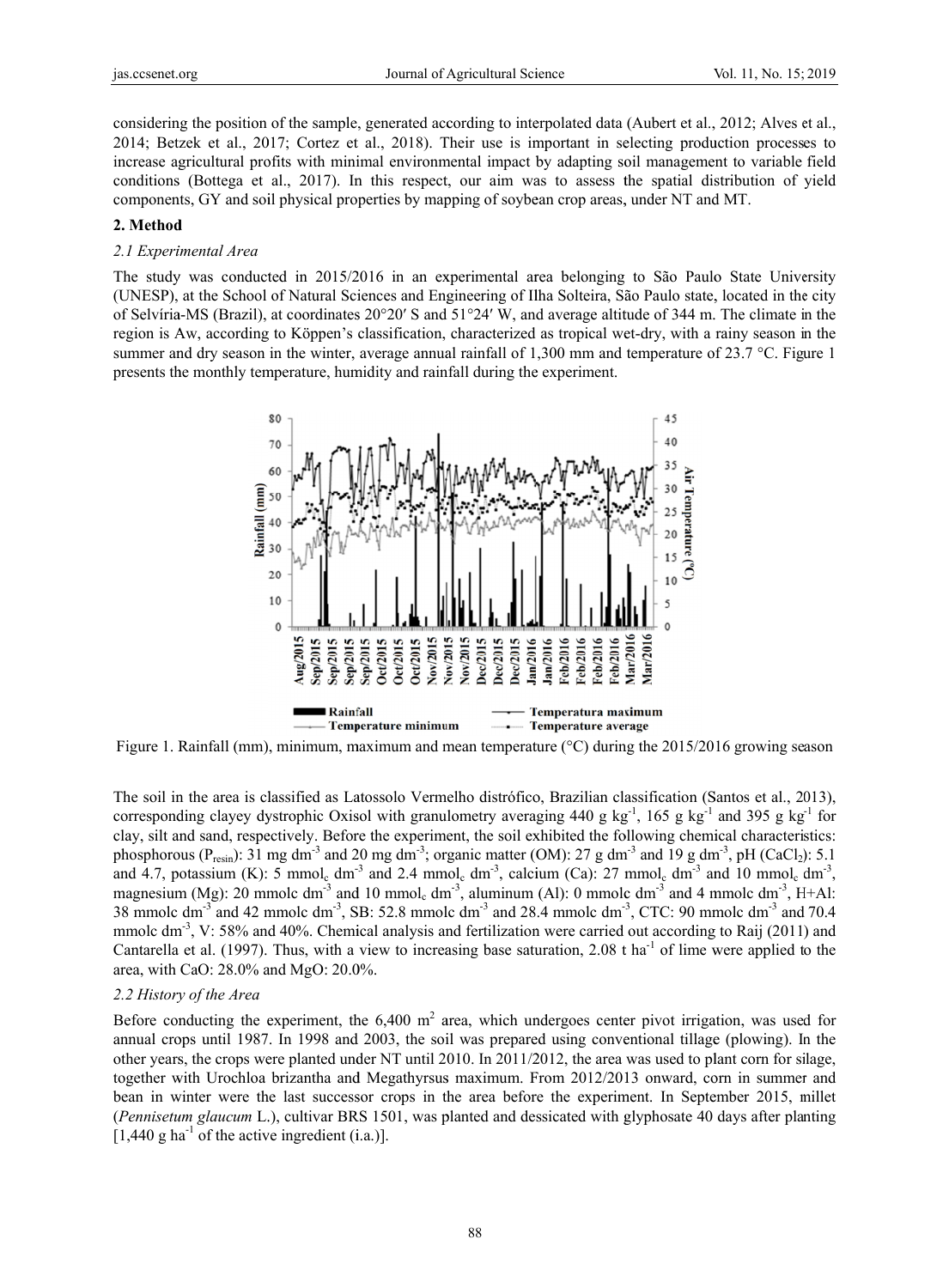# *2.3 Experimental Design*

The area was divided in December 2015, and 3,200  $m^2$  were allocated to MT and the rest to NT. The MT consisted of mechanical soil scarification, up to 0.37 m, followed by leveling and crushing. Next a sample grid consisting of 51 sampling points was divided into three 160 m transections, in order to cover each  $3,200 \text{ m}^2$  area.

#### *2.4 Crop Planting*

Soybean was planted using the M 7110 IPRO cultivar, with indeterminate growth. Between-row spacing was 0.45 m, with a density of 15.9 plants per meter in the row. In line with crop recommendations, 250 kg ha<sup>-1</sup> of 04-20-20 (N-P-K) formulation was applied. The fungicide carboxin (50 g ha<sup>-1</sup> do i.a.) + thiram (50 g ha<sup>-1</sup> do i.a.) was used to treat 100 kg of seed, followed by the liquid inoculant *Bradyrhizobium* sp. to supply 600,000 cells per seed.

# *2.5 Analyses of Yield Components and Grain Yield of Soybean*

Soil collections, assessments and harvests occurred in March 2016, in the phenological stage R8 soybean. The final population of soybean plants (POP, plants  $\text{ha}^{-1}$ ) was counted along eight meters of the crop line around each sampling point. The plants were manually harvested for mechanical threshing GY (kg ha<sup>-1</sup>) was calculated, corrected to 13.0% (wet basis), and MOG was measured on a scale accurate to $\pm 0.01$  g, at 13.0% (wet basis). During harvesting, 10 plants were separated at each sampling point to determine the following: height of insertion of the first legume (HL, m), measuring the distance from the ground to the first legume, number of legumes per plant (LP), by counting the legumes in plants containing seeds and dividing by the number of plants sampled, plant height (HP, m), measuring the distance from the ground to the apex of the main stem, number of grains per plant (GP), by counting the seeds and dividing by the number of plants sampled, number of grains per legume (GL), by counting the number of seeds and dividing by the number of legumes in the sampled plants.

# *2.6 Analyses of Soil Properties*

Sample were collected in layers 0.00-0.10 m and 0.10-0.20 m around each sampling point to determine soil physical properties. Undisturbed soil samples in volumetric cylinders were used to calculate MA  $(m^3 m^3)$ , MI  $(m<sup>3</sup> m<sup>-3</sup>)$ , TP (m<sup>3</sup> m<sup>-3</sup>), and BD (kg dm<sup>-3</sup>) values, applying the tension table method described by Teixeira et al. (2017). An impact penetrometer was used to determine PR (MPa), according to Stolf et al. (2014). Disturbed samples were collected to determine gravimetric moisture (GM, kg kg<sup>-1</sup>) and volumetric moisture (VM, m<sup>3</sup> m<sup>-3</sup>), in line with the methodology described by Donagema et al. (2011), and volumetric moisture using Hydrosense system (Vh,  $m^3 m^{-3}$ ).

# *2.7 Statistical Analysis*

The average values of yield components, soybean yield and soil physical properties were submitted to the Shapiro-Wilk test of normality, followed by analysis of variance applying the F test ( $p \le 0.05$ ). When a significant difference was observed, the average plant and soil properties were compared using the t-student test  $(\leq 0.05)$  and R software (R Core Team, 2014).

# *2.8 Geostatistical Analysis*

Statistical analysis was used to obtain the mean and frequency distribution, using SAS® software (SAS Institute, 2002). Spatial dependence was analyzed for each property by calculating a semivariogram, the nugget effect  $(C_0)$ , range  $(A_0)$ , sill  $(C_0 + C)$ , coefficient of determination  $(r^2)$  and residual sum of squares (RSS). Kriging maps were obtained by interpolation in order to analyze the spatial dependence between the properties, using Gamma Design version  $7.0$  ( $GS<sup>+</sup>$ , 2004).

# **3. Results and Discussion**

The effects of MT and NT influenced POP, HP and HL, with no effect on GY, MOG, LP, GP and GL (Table 1). POP was lower in MT, and soil turning with scarifier blades likely affected seed deposition and cover in the soil, exposing them to heat, thereby hindering plant emergence because planting occurred after scarification. This did not occur in NT, since planting maintains crop residue on the soil surface, providing favorable plant emergence conditions. Cortez et al. (2017) also found lower POP in scarified soil compared to NT. The authors attribute this behavior to less seed-soil contact when exposed to higher temperatures, which affected water absorption.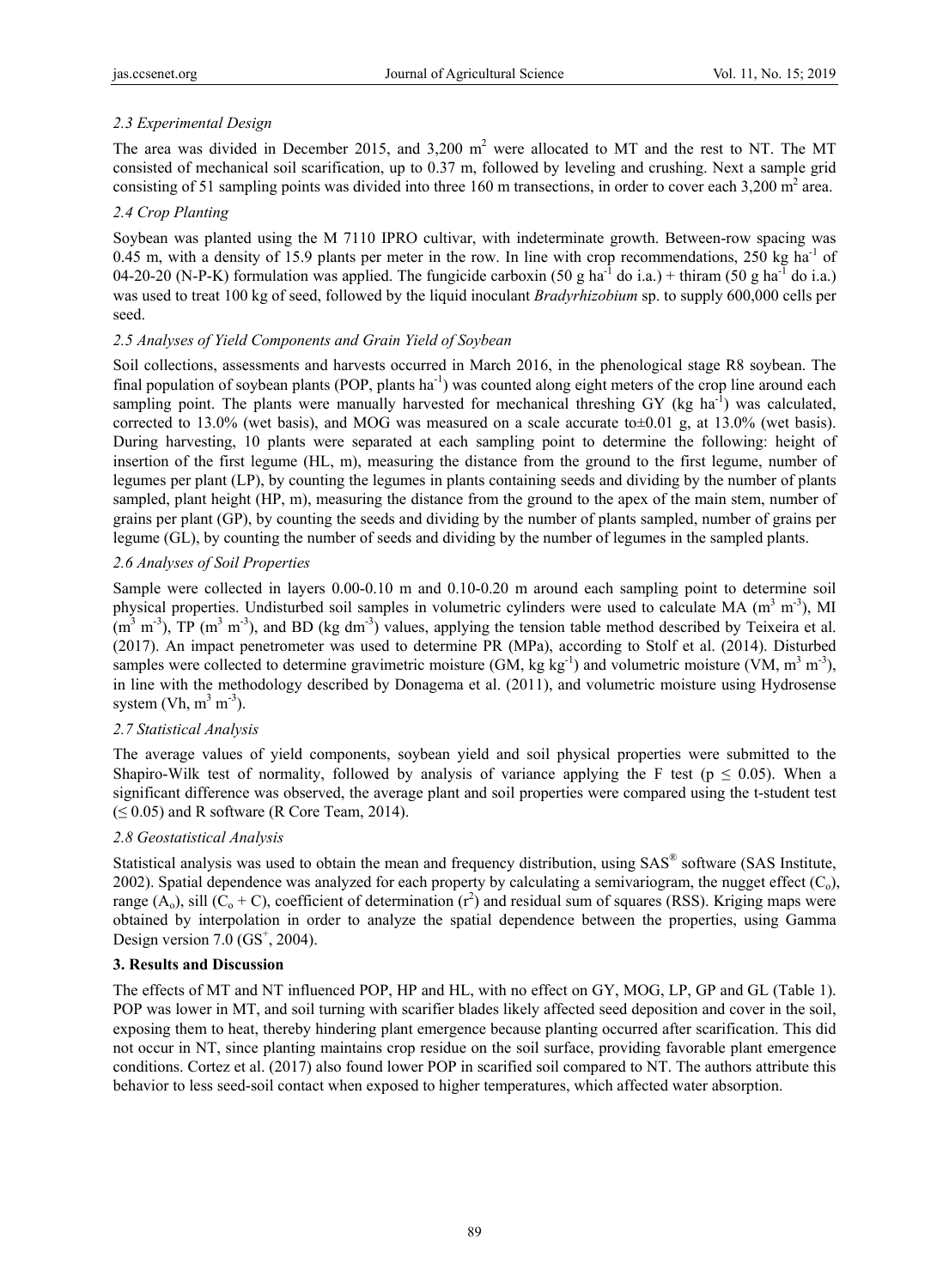| Properties <sup>a</sup>     |                 | Minimum tillage      | No-tillage           | $Pr < w^b$            |              |  |
|-----------------------------|-----------------|----------------------|----------------------|-----------------------|--------------|--|
|                             |                 |                      |                      | Minimum tillage       | No-tillage   |  |
| $GY$ (kg ha <sup>-1</sup> ) | NS <sup>1</sup> | $4.25 \pm 507.29$    | $4.43\pm456.18$      | $0.112^{NQ}$          | $0.484^{NQ}$ |  |
| MOG(g)                      | <b>NS</b>       | $16.24 \pm 0.92$     | $16.19 \pm 0.84$     | $0.007^{IN}$          | $0.020^{TN}$ |  |
| LP.                         | <b>NS</b>       | $49.53\pm 6.95$      | $48.87 \pm 7.36$     | $0.055^{NQ}$          | $0.042^{TN}$ |  |
| <b>GP</b>                   | <b>NS</b>       | $114.30 \pm 16.05$   | $112.00 \pm 19.83$   | 0.089 <sup>NO</sup>   | $0.736^{NQ}$ |  |
| GL                          | <b>NS</b>       | $2.31 \pm 0.15$      | $2.28 \pm 0.16$      | $0.474^{NQ}$          | $0.496^{NQ}$ |  |
| HP(m)                       | $* *$           | $1.00 \pm 0.05$ a    | $0.95 \pm 0.07$ b    | $0.020$ <sup>TN</sup> | $0.015^{TN}$ |  |
| $HL$ (m)                    | $\ast$          | $0.15 \pm 0.01$ b    | $0.16 \pm 0.01$ a    | $0.437^{NQ}$          | $0.347^{NQ}$ |  |
| POP $($ pl ha $^{-1})$      | $***$           | $253.15 \pm 18.19 b$ | $281.80 \pm 20.76$ a | $0.798^{NQ}$          | $0.051^{NQ}$ |  |

|  |  |  |  |  | Table 1. Effect of minimum and no-tillage on yield components and soybean yield (Mean±SD) |  |
|--|--|--|--|--|-------------------------------------------------------------------------------------------|--|
|  |  |  |  |  |                                                                                           |  |

Note. <sup>a</sup>GY, grain yield of soybean; MOG, mass of one thousand grains; LP, number of legumes per plant; GP, number of grains per plant; GL, number of grains per legume; HP, plant height; HL, height of insertion of the first legume; POP, final population of soybean plants. <sup>b</sup>Frequency distribution: NO, normal; TN, tending to normal; IN, indeterminate. Different lower-case letters in each column indicate differences between farming systems: NS not significant;  $* P < 0.05\%$  and  $* P < 0.01$  (with the t-student test).

Table 1 shows that HL under NT was higher than that of MT, and the greatest HP was obtained in MT. Soil scarification may have favored root distribution, allowing greater soil exploitation and increasing plant height. However, since water availability was the same between systems, the best plant development did not lead to a rise in GY. The HL and HP are important characteristics in crop development, since plants with HL lower than 0.15 m exhibit greater crop losses, while taller plants display a higher lodging incidence, which may limit the performance of harvesters.

Despite the similar GY between NT and MT (Table 1), yields were higher than those reported by Rosa Filho et al. (2009), who assessed NT in an Oxisol, and similar to those observed by Girardello et al. (2014), who also found no GY difference in Oxisol under NT and a scarified area. The use of scarifiers in planting systems does not always increase soybean yield (Cortez et al., 2017). Soybean is considered a rustic crop, with a limited response to soil interventions under favorable climate conditions (Pivetta et al., 2011). The results confirm that changes in crop yield may not be only a function of soil, which means that the best physical soil condition may not necessarily result in higher yields (Nunes et al., 2014).

Mechanical soil scarification prompted a reduction BD and an increase in GM, VM, MA, MI, TP and PR, in both layers (Tables 2 and 3). BD increased in NT, with a change in TP, a predominance of MI and decline in MA, caused by less soil turning. With no soil turning, the pressures caused by farm machinery traffic and the natural settlement of particles raise soil compaction, thereby reducing pore size (Godoy et al., 2015). Pereira et al. (2018b) assessed native forest in the Cerrado and in found BD values in natural Oxisol close to those recorded under MT, indicating compaction in the NT area and the effects of decompaction in MT. Additionally, higher GM and VM values may be related to the increase in MI under MT, retaining more water in the soil, despite the NT exhibiting more plant residue on the soil surface. The MA values in NT were lower than  $0.10 \text{ m}^3 \text{ m}^{-3}$  (Tables 2 and 3), which is considered the limit for the development of most species (Collares et al., 2008). However, they did not restrict crop development, given that yield was similar between systems. These results are corroborated by Silveira et al. (2008), who found that NT obtains higher BD values, and lower MA and TP values, due to the absence of soil turning. Mazurana et al. (2011) observed that scarification reduced BD and PR, in addition to increasing water infiltration.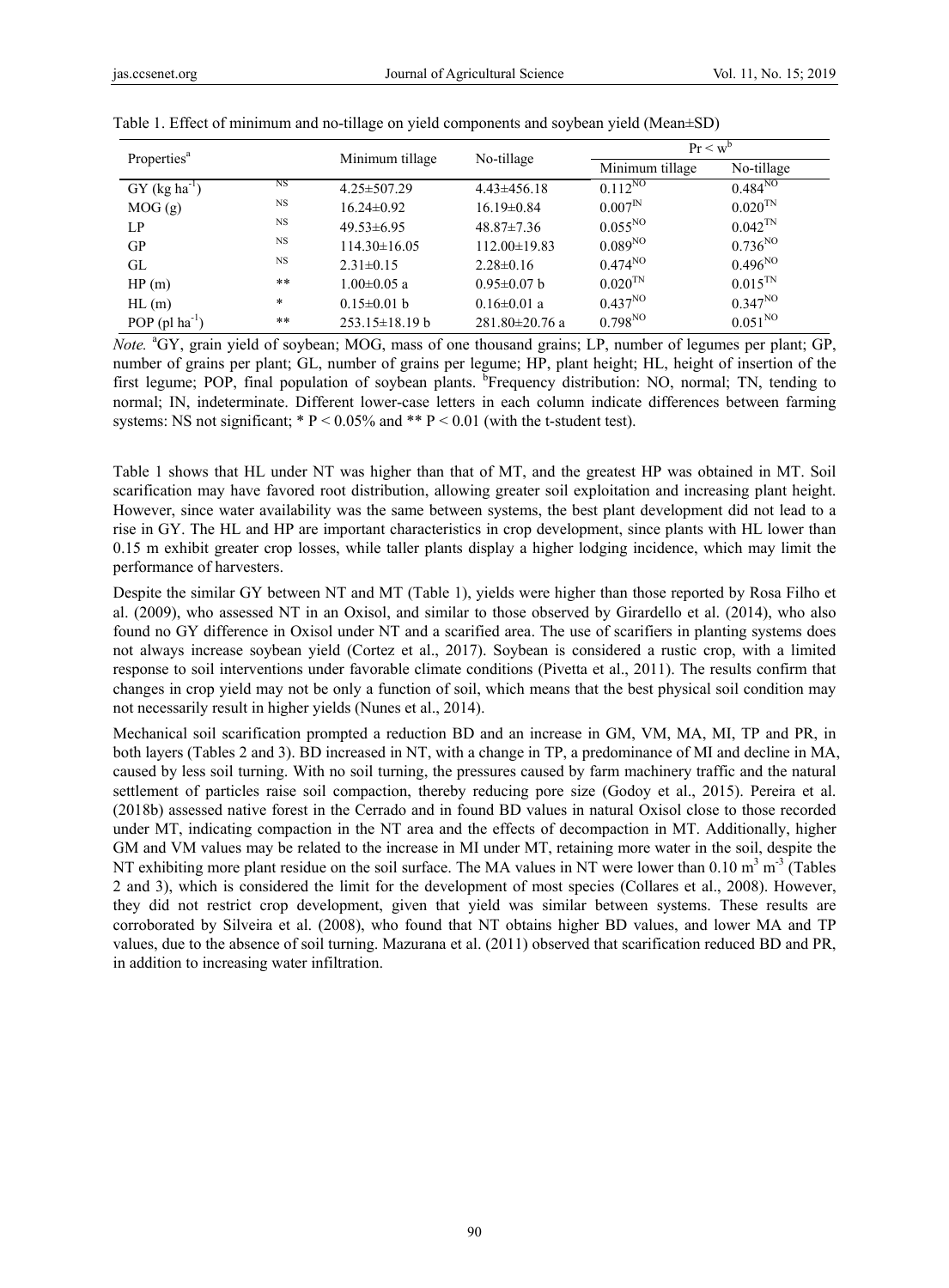| Properties <sup>a</sup>      |        |                    | No-tillage         | $Pr< w$ <sup>o</sup> |                     |  |
|------------------------------|--------|--------------------|--------------------|----------------------|---------------------|--|
|                              |        | Minimum tillage    |                    | Minimum tillage      | No-tillage          |  |
| MA1 $(m^3 m^{-3})$           | $* *$  | $0.126 \pm 0.04$ a | $0.054 \pm 0.02$ b | $0.941^{NQ}$         | $0.008^{\text{IN}}$ |  |
| MI1 $(m^3 m^3)$              | $\ast$ | $0.369 \pm 0.03$ a | $0.354 \pm 0.02$ b | $0.644^{NQ}$         | $0.513^{NQ}$        |  |
| TP1 $(m^3 m^{-3})$           | $* *$  | $0.496 \pm 0.04$ a | $0.408 \pm 0.03$ b | 0.801 <sup>NO</sup>  | $0.397^{NQ}$        |  |
| BD1 ( $\text{kg dm}^{-3}$ )  | $* *$  | $1.317\pm0.11$ b   | $1.542 \pm 0.09$ a | $0.917^{NQ}$         | $0.056^{NQ}$        |  |
| $GM1$ (kg kg <sup>-1</sup> ) | $* *$  | $0.264 \pm 0.02$ a | $0.218 \pm 0.02$ b | $0.268^{NQ}$         | $0.683^{NQ}$        |  |
| VM1 $(m^3 m^3)$              | $* *$  | $0.347 \pm 0.04$ a | $0.336 \pm 0.03$ b | $0.410^{NQ}$         | $0.148^{NQ}$        |  |
| Vh1 $(m^3 m^3)$              | $\ast$ | $0.285 \pm 0.05$ b | $0.310 \pm 0.04$ a | 0.503 <sup>NO</sup>  | $0.000^{\text{IN}}$ |  |
| PR1 (MPa)                    | **     | $0.381 \pm 0.20$ b | $0.588 \pm 0.25$ a | $0.155^{NQ}$         | $0.050^{NQ}$        |  |

| Table 2. Effect of minimum and no-tillage on soil physical properties, in the 0.00 to 0.10 m layer (Mean±SD) |  |  |
|--------------------------------------------------------------------------------------------------------------|--|--|
|                                                                                                              |  |  |

Note. <sup>a</sup>MA, macroporosity; MI, microporosity; TP, total porosity; BD, bulk density; GM, gravimetric moisture; VM, volumetric moisture; Vh, volumetric moisture using Hydrosense system; PR, penetration resistance. b Frequency distribution: NO, normal; TN, tending to normal; IN, indeterminate. Different lower-case letters in each column indicate differences between farming systems: NS not significant;  $* P < 0.05\%$  and  $* P < 0.01$ (with the t-student test).

Table 3. Effect of minimum and no-tillage on soil physical properties, in the 0.10 to 0.20 m layer (Mean±SD)

| Properties <sup>a</sup>      |              | Minimum tillage    | No-tillage         | $Pr< w^b$       |                     |  |
|------------------------------|--------------|--------------------|--------------------|-----------------|---------------------|--|
|                              |              |                    |                    | Minimum tillage | No-tillage          |  |
| $MA2 (m3 m-3)$               | $***$        | $0.096 \pm 0.03$ a | $0.054 \pm 0.01$ b | $0.564^{NQ}$    | $0.345^{NQ}$        |  |
| $MI2 (m3 m-3)$               | $* *$        | $0.377 \pm 0.02$ a | $0.346 \pm 0.02$ b | $0.413^{NQ}$    | $0.897^{NQ}$        |  |
| TP2 $(m^3 m^3)$              | $* *$        | $0.474 \pm 0.02$ a | $0.401 \pm 0.02$ b | $0.991^{NQ}$    | $0.055^{NQ}$        |  |
| BD2 $(kg dm^{-3})$           | $***$        | $1.378 \pm 0.09$ b | $1.554 \pm 0.05$ a | $0.269^{NQ}$    | $0.900^{NQ}$        |  |
| $GM2$ (kg kg <sup>-1</sup> ) | $* *$        | $0.286 \pm 0.02$ a | $0.230 \pm 0.21$ b | $0.109^{NQ}$    | $0.065^{NQ}$        |  |
| VM2 $(m^3 m^{-3})$           | $* *$        | $0.395 \pm 0.03$ a | $0.357 \pm 0.30$ b | $0.085^{NQ}$    | 0.006 <sup>IN</sup> |  |
| Vh2 $(m^3 m^3)$              | NS           | $0.380 \pm 0.03$   | $0.374 \pm 0.02$   | $0.423^{NQ}$    | 0.001 <sup>IN</sup> |  |
| PR <sub>2</sub> (MPa)        | $\star\star$ | $1.018 \pm 0.37$ b | $1.603 \pm 0.32$ a | $0.002^{IN}$    | $0.092^{NQ}$        |  |

Note. <sup>a</sup>MA, macroporosity; MI, microporosity; TP, total porosity; BD, bulk density; UG, gravimetric moisture; VM, volumetric moisture; Vh, volumetric moisture using Hydrosense system; PR, penetration resistance. <sup>b</sup>Frequency distribution: NO, normal; TN, tending to normal; IN, indeterminate. Different lower-case letters in each column indicate differences between farming systems: NS not significant;  $* P < 0.05\%$  and  $* P < 0.01$ (with the t-student test).

Scarification was efficient in diminishing PR, which is lower than under NT (Tables 2 and 3). One of the main objectives of mechanical scarification is to decrease PR in soil (Girardello et al., 2014). Scarification helped break up compacted layers, increased MI and favored GM and VM, reducing cohesion between soil particles and PR values. Since the latter is greater in dry periods (Collares et al., 2008). Similar results were obtained by Souza et al. (2010), who also observed a drop in PR to 0.15 m, in an Oxisol, due to soil turning under conventional tillage. The PR that limits root growth is 2 MPa and no limitation to plant development was observed in either treatment. Higher PR values were reported by Dalchiavon et al. (2011) in Oxisol under NT. However, Almeida et al. (2008) studied Oxisol under NT and conventional tillage and found no difference for BD and GM up to 0.20 m. These results indicate that the effect of scarification could be temporary, and that physical properties may not improve after a certain time (Nicoloso et al., 2008).

Except for HL in MT (Table 4) and GP, HL and POP in NT (Table 5), which exhibited a pure nugget effect, the remaining plant and soil properties (Tables 6 and 7) showed spatial dependence. These were fitted in the spherical and exponential model, indicating that spatial distributions were not random. Similar behavior was observed by Dalchiavon et al. (2011), who found a spherical model for LP, GP and seed weight per plant, in Oxisol planted with soybean under NT. The spherical model has been applied primarily to describe the variability of soil properties (Cambardella et al., 1994; Oliveira et al., 2013; Ribeiro et al., 2016). Cortez et al. (2017) reported greater exponential model fit for PR, in both NT and scarification. Ribeiro et al. (2016) observed spatial dependence, with spherical models for BD and moisture in Oxisol, under NT and conventional tillage. The nugget effect showed a value of zero for all the components and properties assessed. Nugget effect values close to zero indicate more accurate estimates using kriging (Cortez et al., 2018). This occurs because the lower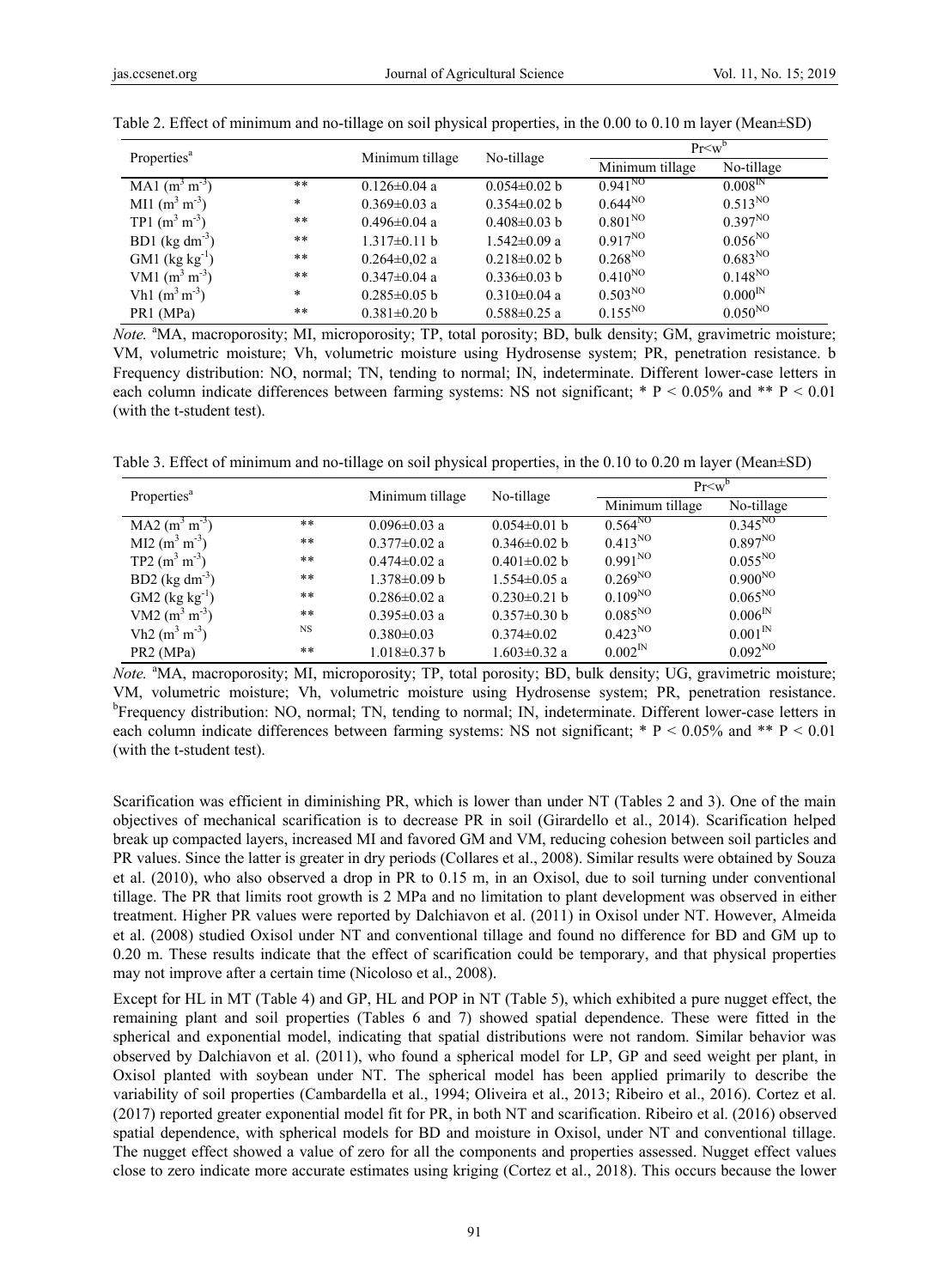the nugget effect in relation to the variogram baseline, the higher the continuity of the phenomenon and variance of the estimate, and the more reliable the estimate (Bottega et al., 2013; Cortez et al., 2018).

| Properties <sup>a</sup>     | Model <sup>b</sup> | Nugget Effect $(C_0)$  | Sill $(C_0 + C)$       | Range (m) |       | RSS <sup>c</sup>       |
|-----------------------------|--------------------|------------------------|------------------------|-----------|-------|------------------------|
| $GY$ (kg ha <sup>-1</sup> ) | sph(79)            | $5.750 \times 10^4$    | $2.467 \times 10^{5}$  | 31.3      | 0.863 | $1.430 \times 10^{9}$  |
| MOG(g)                      | sph(82)            | $4.220 \times 10^{-1}$ | 1.13                   | 56.5      | 0.966 | $1.000 \times 10^{-2}$ |
| LP.                         | sph(66)            | $1.961 \times 10$      | $4.020 \times 10$      | 43.7      | 0.980 | 3.83                   |
| GP                          | $\exp(67)$         | $2.360 \times 10$      | $1.783 \times 10^{2}$  | 24.9      | 0.709 | $7.340 \times 10^{2}$  |
| GL                          | $\exp(66)$         | $2.620 \times 10^{-3}$ | $1.544 \times 10^{-2}$ | 23.4      | 0.845 | $2.031 \times 10^{-6}$ |
| HP(m)                       | sph(67)            | $8.210 \times 10^{-4}$ | $2.572 \times 10^{-3}$ | 43.9      | 0.959 | $5.558 \times 10^{-8}$ |
| $HL$ (m)                    | nef.               | $3.690 \times 10^{-4}$ | $3.690 \times 10^{-4}$ |           |       |                        |
| POP.                        | exp (67)           | $4.010 \times 10^{7}$  | $2.880 \times 10^8$    | 30.3      | 0.901 | $8.970 \times 10^{14}$ |

Table 4. Simple semivariogram parameters of the yield components and soybean yield under minimum tillage

Table 5. Simple semivariogram parameters of the yield components and soybean yield under no-tillage

| Properties <sup>a</sup>     | Model <sup>b</sup> | Nugget Effect $(C_0)$  | Sill $(C_0 + C)$       | Range (m)                |       | RSS <sup>c</sup>         |
|-----------------------------|--------------------|------------------------|------------------------|--------------------------|-------|--------------------------|
| $GY$ (kg ha <sup>-1</sup> ) | sph(70)            | $8.300 \times 10^{3}$  | $1.851 \times 10^{5}$  | 21.1                     | 0.815 | $7.530 \times 10^8$      |
| MOG(g)                      | sph(64)            | $3.310 \times 10^{-1}$ | $6.720 \times 10^{-1}$ | 31.1                     | 0.632 | $1.750 \times 10^{-2}$   |
| LP                          | sph(75)            | $2.190 \times 10$      | $5.596 \times 10$      | 32                       | 0.839 | $6.070 \times 10$        |
| GP                          | sph(72)            | $1.641 \times 10^{2}$  | $3.359 \times 10^{2}$  | 36.4                     | 0.957 | $4.410 \times 10^{2}$    |
| GL                          | nef.               | $2.898 \times 10^{-2}$ | $2.898 \times 10^{-2}$ |                          |       |                          |
| HP(m)                       | sph(69)            | $2.210 \times 10^{-3}$ | $5.440 \times 10^{-3}$ | 94.6                     | 0.929 | $7.570 \times 10^{-7}$   |
| $HL$ (m)                    | nef.               | $2.630 \times 10^{-4}$ | $2.630 \times 10^{-4}$ |                          |       |                          |
| <b>POP</b>                  | nef.               | $4.187 \times 10^8$    | $4.187 \times 10^8$    | $\overline{\phantom{0}}$ |       | $\overline{\phantom{0}}$ |

Note. <sup>a</sup>GY, grain yield of soybean; MOG, mass of one thousand grains; LP, number of legumes per plant; GP, number of grains per plant; GL, number of grains per legume; HP, plant height; HL, height of insertion of the first legume; POP, final population of soybean plants. <sup>b</sup>Models; exp, exponential; sph, spherical; nef, pure nugget effect and in parentheses the number of pairs in the first lag. <sup>c</sup>RSS, Residual sum of squares.

Table 6. Simple semivariogram parameters of soil properties under minimum tillage

| Properties <sup>a</sup> | Model <sup>b</sup> | Nugget Effect $(C_0)$  | Sill $(C_0 + C)$                | Range (m) |       | RSS <sup>c</sup>       |
|-------------------------|--------------------|------------------------|---------------------------------|-----------|-------|------------------------|
| TP1 $(m^3 m^3)$         | sph $(76)$         | $8.150 \times 10^{-4}$ | $1.640 \times 10^{-3}$          | 77.40     | 0.814 | $1.086 \times 10^{-7}$ |
| BD2 ( $kg dm^{-3}$ )    | sph(75)            | $4.930 \times 10^{-3}$ | $1.046 \times 10^{-2}$          | 59.40     | 0.870 | $3.226 \times 10^{-6}$ |
| PR <sub>1</sub> (MPa)   | exp(62)            | $1.024 \times 10^{-2}$ | 3 308 $\times$ 10 <sup>-2</sup> | 49.80     | 0.804 | $3.496 \times 10^{-5}$ |
| PR <sub>2</sub> (MPa)   | exp(78)            | $1.780 \times 10^{-2}$ | $1.1416 \times 10^{-1}$         | 35.40     | 0.878 | $3.509 \times 10^{-4}$ |

Note. <sup>a</sup>TP, total porosity; BD, bulk density; PR, penetration resistance. 1 and 2 are soil layers 0.00-0.10 m and 0.10-0.20 m, respectively. <sup>b</sup>Models; exp, exponential; sph, spherical; nef, pure nugget effect and in parentheses the number of pairs in the first lag. <sup>c</sup>RSS, Residual sum of squares.

Table 7. Simple semivariogram parameters of soil properties under no-tillage

| Properties <sup>a</sup>     | Model <sup>o</sup> | Nugget Effect $(C_0)$  | Sill $(C_0 + C)$       | Range $(m)$ |       | RSS <sup>c</sup>       |
|-----------------------------|--------------------|------------------------|------------------------|-------------|-------|------------------------|
| $TP1(m^3 m^3)$              | sph(68)            | $4.300 \times 10^{-4}$ | $8.610 \times 10^{-4}$ | 68.2        | 0.853 | $2.339 \times 10^{-8}$ |
| BD1 ( $\text{kg dm}^{-3}$ ) | exp(82)            | $1.200 \times 10^{-3}$ | $9.700 \times 10^{-3}$ | 23.1        | 0.502 | $3.726 \times 10^{-6}$ |
| VM1 $(m^3 m^{-3})$          | sph(68)            | $4.100 \times 10^{-4}$ | $8.400 \times 10^{-4}$ | 56.2        | 0.885 | $1.411 \times 10^{-8}$ |
| Vh1 $(m^3 m^{-3})$          | sph(72)            | $7.750 \times 10^{-4}$ | $1.560 \times 10^{-3}$ | 34.4        | 0.889 | $2.246 \times 10^{-8}$ |

*Note.* <sup>a</sup> TP, total porosity; BD, bulk density; VM, volumetric moisture; Vh, volumetric moisture using Hydrosense system. 1 and 2 are soil layers 0.00-0.10 m and 0.10-0.20 m, respectively. <sup>b</sup>Models; exp, exponential; sph, spherical; nef, pure nugget effect and in parentheses the number of pairs in the first lag. <sup>e</sup>RSS, Residual sum of squares.

Note. <sup>a</sup>GY, grain yield of soybean; MOG, mass of one thousand grains; LP, number of legumes per plant; GP, number of grains per plant; GL, number of grains per legume; HP, plant height; HL, height of insertion of the first legume; POP, final population of soybean plants. <sup>b</sup>Models; exp, exponential; sph, spherical; nef, pure nugget effect and in parentheses the number of pairs in the first lag. <sup>c</sup>RSS, Residual sum of squares.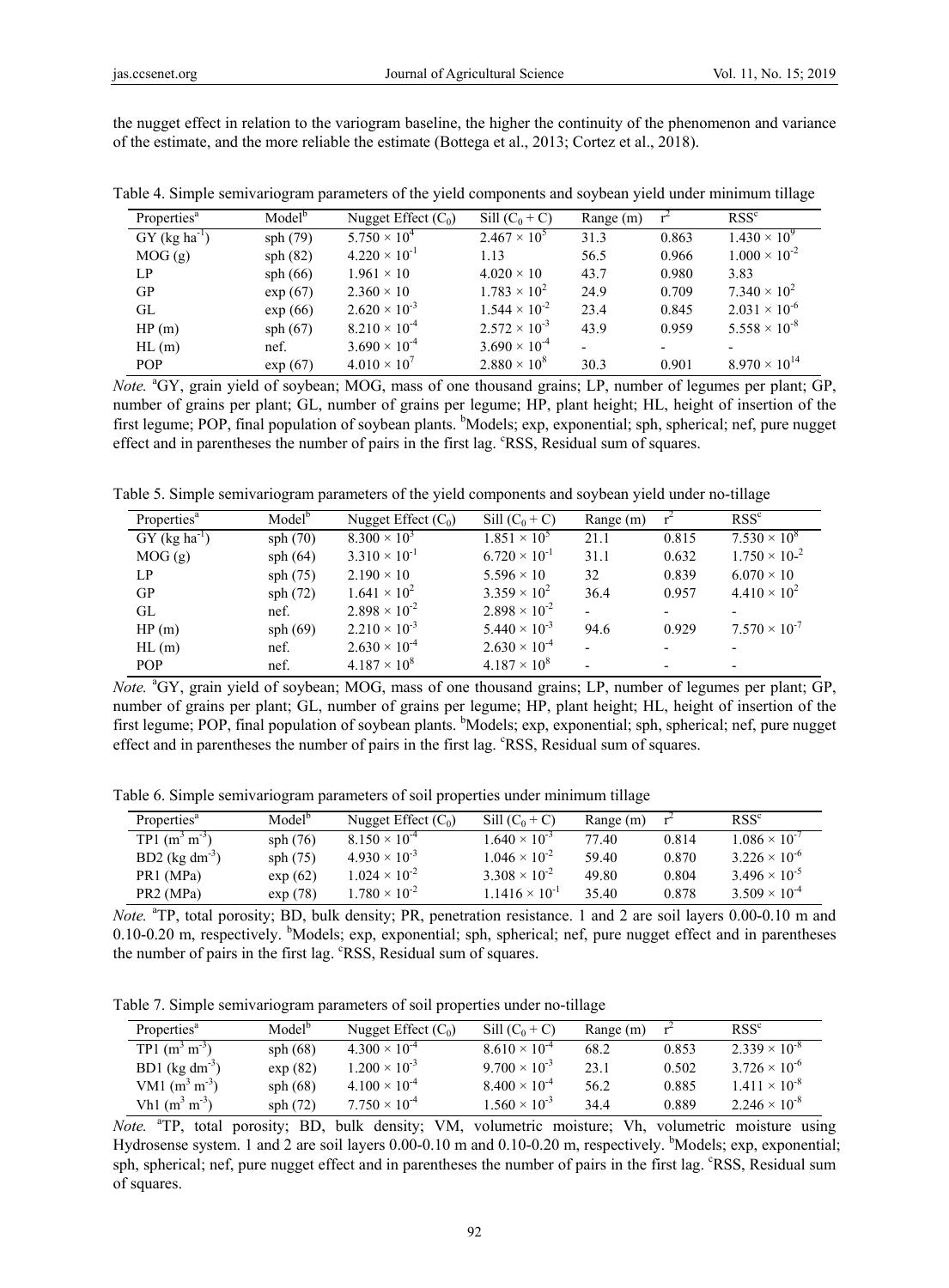The highest range obtained under MT were MOG, HP, LP, GY, TP1 and BD2 (Tables 4 and 6), and HP, GP, TP1, VM1 and Vh1 under NT (Tables 5 and 7), indicating that they can be used to create more accurate kriging maps since they exhibit less spatial data variability in the area. Range is the distance over which sampling points are spatially correlated (Ribeiro et al., 2016). In relation to thematic maps, the higher the range, the more accurate the kriging estimate (Alves et al., 2014). In this respect, according to Dalchiavon et al. (2011), the range values used in geostatistical packages that feed the computer packages applied in precision agriculture should consider the smallest ranges. As such, they should not be less than 23.4 m and 21.1 m, respectively for MT and NT, since these are the distances within which the values of a certain property are equal.

The behavior of plant and soil properties was assessed using kriging maps (Figures 2 and 3), classified into five amplitude classes. In Figure 2 under MT, the highest GY are observed from the eastern to western part of the map. Spatially, the highest MOG and GL and lowest HP values were obtained in the eastern part of the map. indicating that these components influenced GY. Thus, MOG exhibited greater influence on GY, given that a 2 g variation in MOG increased GY by more than 500 kg ha<sup>-1</sup>. Moreover, the region with the highest GY (eastern region) coincides with the highest TP1 and lowest BD2 values, because MT provides better decompaction conditions, prompting better plant development. Thus, from the spatial standpoint of the study area, MOG, GL, TP1 and BD2 showed the same trend and are good indicators of GY under MT.



Figure 2. Kriging maps of physical properties and yield components, grain yield of soybean and soil physical properties in Oxisol under minimum tillage



Figure 3. Kriging maps of physical properties and yield components, grain yield of soybean and soil physical properties in Oxisol under no-tillage

The higher GY in NT (Figure 3) is located in the central region moving toward the eastern region of the map, while LP and GP obtained the lowest values in these regions. This suggests that the yield components of soybean followed different patterns between the systems assessed. As such, the higher GY in NT was not a function of the yield components. Spatially, the kriging map (Figure 3) shows that TP1 was similar to GY, demonstrating the former's greater influence, given that Vh1 was homogeneous in the entire area, confirming that the higher GY in the NT is a result of TP1. Thus, in the NT area, TP1, VM1 and Vh1 are possible indicators of GY,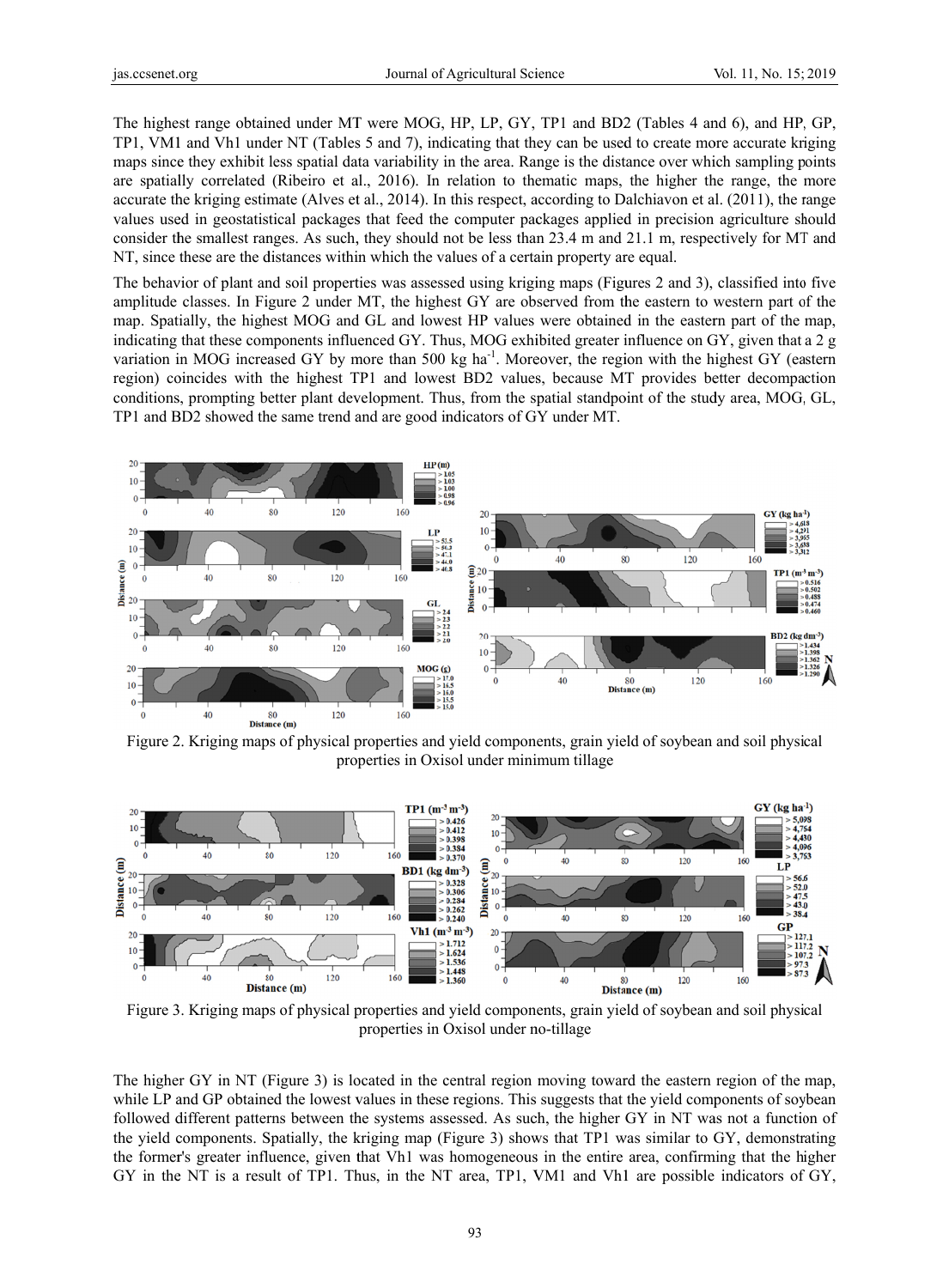suggesting the importance of plant residues on the soil surface, since direct relationships were observed between soil moisture and GY, in order to create more accurate kriging maps, HP, GP and TP1 can be used under high soil soil moisture conditions.

#### **3. Conclusion**

The largest population of NT plants showed no spatial dependence and did not influence GY, but the components related to plant height were different between systems.

The MA, MI, TP, BD, GM, VM and PR, in the layers assessed were higher with scarification.

Spatially, the maps show that in MT, GY was influenced by MOG and GL, and greater in areas with higher TP1 and BD2 values, demonstrating that using some of these properties may produce more accurate maps.

The kriging maps illustrate the distribution of soil physical properties and their influence on soybean yield, making them an important tool for more accurate seed production planning in these areas.

#### **References**

- Almeida, V. P., Alves, M. C., Silva, E. C., & Oliveira, A. S. (2008). Crop rotation and physical and chemical properties of a red latosol in the cerrado under conventional tillage and recent no-tillage. *Revista Brasileira de Ciência do Solo, 32*, 1227-1237. https://doi.org/10.1590/S0100-06832008000300031
- Alves, S. M. F., Queiroz, D. M., Alcântara, G. R., & Reis, E. F. (2014). Spatial variability of physical and chemical attributes of soil using techniques of principal component analysis and geoestatisc. *Bioscience Journal, 30*, 22-30.
- Araújo, M. A., Tormena, C. A., Inoue, T. T., & Costa, A. C. S. (2004). Effects of chiseling on physical quality of a dystroferric red latosol after thirteen yearsof no-tillage. *Revista Brasileira de Ciência do Solo, 28*, 495-504. https://doi.org/10.1590/S0100-06832004000300011
- Aubert, B. A., Schroeder, A., & Grimaudo, J. (2012). It as enabler of sustainable farming: An empirical analysis of farmers' adoption decision of precision agriculture technology. *Decision Support Systems, 54*, 510-520. https://doi.org/10.1016/j.dss.2012.07.002
- Bertolini, E. V., & Gamero, C. A. (2010). Energy demand and corn yield with fertilizer application before sowing in two soil tillage systems. *Revista Energia na Agricultura, 25*, 1-23. https://doi.org/10.17224/ EnergAgric.2010v25n3p01-23
- Betzek, N. M., Souza, E. G., Bazzi, C. L., Sobjak, R., Bier, V. A., & Mercante, E. (2017). Interpolation methods for thematic maps of soybean yield and soil chemical attributes. *Semina-Ciências Agrárias, 38*, 1059-1069. https://doi.org/10.5433/1679-0359.2017v38n2p1059
- Bottega, E. L., Queiroz, D. M., Pinto, F. A. C., Souza, C. M. A., & Valente, D. S. M. (2017). Precision agriculture applied to soybean: Part I-Delineation of management zones*. Australian Journal of Crop Science, 11*, 573-579. https://doi.org/10.21475/ajcs.17.11.05.p381
- Bottega, E. L., Queiroz, D. M., Pinto, F. A. C., & Souza, C. M. A. (2013). Spatial variability of soil attributes in no a no-tillage system with crop rotation in thebrazilian savannah. *Revista Ciência Agronômica, 44*, 1-9. https://doi.org/10.1590/S1806-66902013000100001
- Cambardella, C. A., Moorman, T. B., Novak, J. M., Parkin, T. B., Karlen, D. L., Turco, R. F., & Konopka, A. E. (1994). Field-scale variability of soil properties in central Iowa soils. *Soil Science Society of America Journal, 58*, 1501-1511. https://doi.org/10.2136/sssaj1994.03615995005800050033x
- Collares, G. L., Reinert, D. J., Reichert, J. M., & Kaiser, D. R. (2008). Traffic-induced compaction of an oxisol and its relation with growth and yield of common bean and wheat. *Revista Brasileira de Ciência do Solo, 32*, 933-942. https://doi.org/10.1590/S0100-06832008000300003
- Cortez, J. W., Matos, W. P. S., Arcoverde, S. N. S., Cavassini, V. H., & Valente, I. Q. M. (2018). Spatial variability of soil resistance to penetration in no-tillage system. *Engenharia Agrícola, 38*, 697-704. https://doi.org/10.1590/1809-4430-eng.agric.v38n5p697-704/2018
- Cortez, J. W., Munir, M., Souza, L. C. F., Rufino, M. V., & Souza, P. H. N. (2017). Agronomical attributes of soybeans and soil resistance to penetration in no-tillage and chiseled surfaces. *Engenharia Agrícola, 37*, 98-105. https://doi.org/10.1590/1809-4430-eng.agric.v37n1p98-105/2017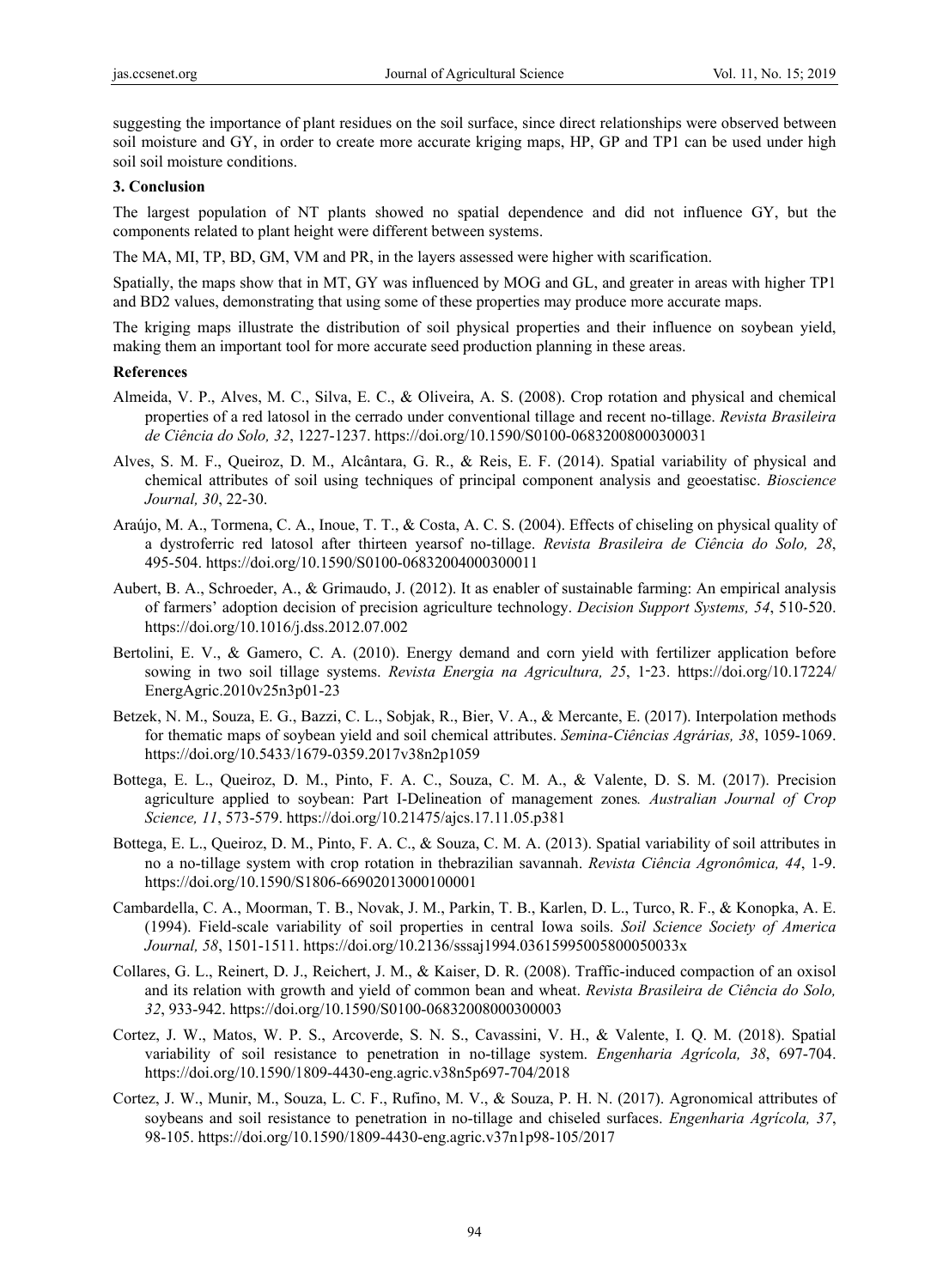- Dalchiavon, F. C., Carvalho, M. P., Nogueira, D. C., Romano, D., Abrantes, F. L., Assis, J. T., & Oliveira, M. S. (2011). Soybean yield and mechanical resistance to soil penetration under no-tillage in the brazilian savannah. *Pesquisa Agropecuária Tropical, 41*, 8-19. https://doi.org/10.5216/pat.v41i1.8351
- Dam, R. F., Mehdi, B. B., Burgess, M. S. E., Madramootoo, C. A., Mehuys, G. R., & Callum, I. R. (2005). Soil Bulk density and crop yield under eleven consecutive years of corn with different tillage and residue practices in a sandy loam soil in central Canada. *Soil and Tillage Research, 84*, 41-53. https://doi.org/ 10.1016/j.still.2004.08.006
- Donagema, G. K., Campos, D. V. B., Calderano S. B., Teixeira, W. G., & Viana, J. H. M. (2011). *Manual de métodos de análise de solos* (2nd ed., p. 230). Rio de Janeiro: Embrapa Solo.
- Franchini, J. C., Costa, J. M., Debiasi, H., & Torres, E. (2011). *Importância da rotação de culturas para a produção agrícola sustentável no Paraná* (p. 52). Londrina: Embrapa Soja.
- Freitas, P., & Landers, J. (2014). The Transformation of Agriculture in Brazil Through Development and Adoption of Zero Tillage Conservation Agriculture. *International Soil and Water Conservation Research, 2*, 35-46. https://doi.org/10.1016/S2095-6339(15)30012-5
- Girardello, V. C., Amado, T. J. C., Santi, A. L., Cherubin, M. R., Kunz, J., & Teixeira, T. D. G. (2014). Soil penetration resistance, efficiency of mechanical chisel plowing and soybean grain yield in a clayey oxisol under long-term no-till. *Revista Brasileira de Ciência do Solo, 38*, 1234-1244. https://doi.org/10.1590/ S0100-06832014000400020
- Godoy, S. G., Stone, L. F., Ferreira, E. P. B., Cobucci, T., & Lacerda, M. C. (2015). Correlation between upland rice yield under no-tillage system and soil attributes. *Revista Brasileira de Engenharia Agrícola e Ambiental, 19*, 119-125. https://doi.org/10.1590/1807-1929/agriambi.v19n2p119-125
- GS+. (2004). *Geostatistics for environmental sciences* (7th ed.). Plainwell: Gamma Design Software.
- Kassam, A., Friedrich, T., & Derpsch, R. (2019). Global spread of conservation agriculture. *International Journal of Environmental Studies, 76*, 29-51. https://doi.org/10.1080/00207233.2018.1494927
- Mazurana, M., Levien, R., Müller, J., & Conte, O. (2011). Soil tillage systems: Changes in soil structure and crop response. *Revista Brasileira de Ciência do Solo, 35*, 1197-1206. https://doi.org/10.1590/S0100-06832 011000400013
- Moraes, M. T., Debiasi, H., & Franchini, J. (2017). Soybean and wheat response to cropping and tillage system after two decades in an oxisol under subtropical climate in Brazil. *Revista Scientia Agraria, 18*, 146-153. https://doi.org/10.5380/rsa.v18i3.51553
- Nicoloso, R. S., Amado, T. J. C., Schneider, S., Lanzanova, M. E., Girardello, V. C., & Bragagnolo, J. (2008). Efficiency of mechanical and biological chiseling in the improvement of physical attributes of a heavy clay oxisol and the increment of soybean yield. *Revista Brasileira de Ciência do Solo, 32*, 1723-1734. https://doi.org/10.1590/S0100-06832008000400037
- Nunes, M. R., Pauletto, E. A., Denardin, J. E., Faganello, A. & Pinto, L. F. S., & Scheunemann, T. (2014). Persistence of chiseling effects on the compaction of a Nitisol under no-till in a humid subtropical region. *Pesquisa Agropecuária Brasileira, 49*, 531-539. https://doi.org/10.1590/S0100-204X2014000700005
- Oliveira, I. R., Teixeira, D. B., Panosso, A. R., Camargo, L. A., Marques Júnior, J., & Pereira, G. T. (2013). Geostatistical modeling of uncertainty of thespatial distribution of available phosphorus insoil in a sugarcane field. *Revista Brasileira de Ciência do Solo, 37*, 1481-1491. https://doi.org/10.1590/ S0100-06832013000600005
- Pereira, D. S., Montanari, R., Oliveira, C. F., Ramos, J. C. A., Panosso, A. R., Souza, Z. M. & González, A. P. (2018b). Physical Quality of an Oxisol in Different Agricultural Systems in Brazilian Cerrado. *Journal of Agricultural Science, 10*, 46-54. https://doi.org/10.5539/jas.v10n7p46
- Pereira, J. O., Melo, D., Richard, G., Defossez, P., Silva, S. L., Oliveira, F. A., Bastista, R. O., & Garcia, A. R. G. (2018a). Yield of soybean crop in function of soil compaction affected by tillage system on Oxisol of subtropical region. *Australian Journal of Crop Science, 12*, 227-234.
- Pivetta, L. A., Castoldi, G., Santos, G. C., & Rosolem, C. A. (2011). Soybean root growth and activity as affected by the production system. *Pesquisa Agropecuária Brasileira, 46*, 1547-1554. https://doi.org/ 10.1590/S0100-204X2011001100017